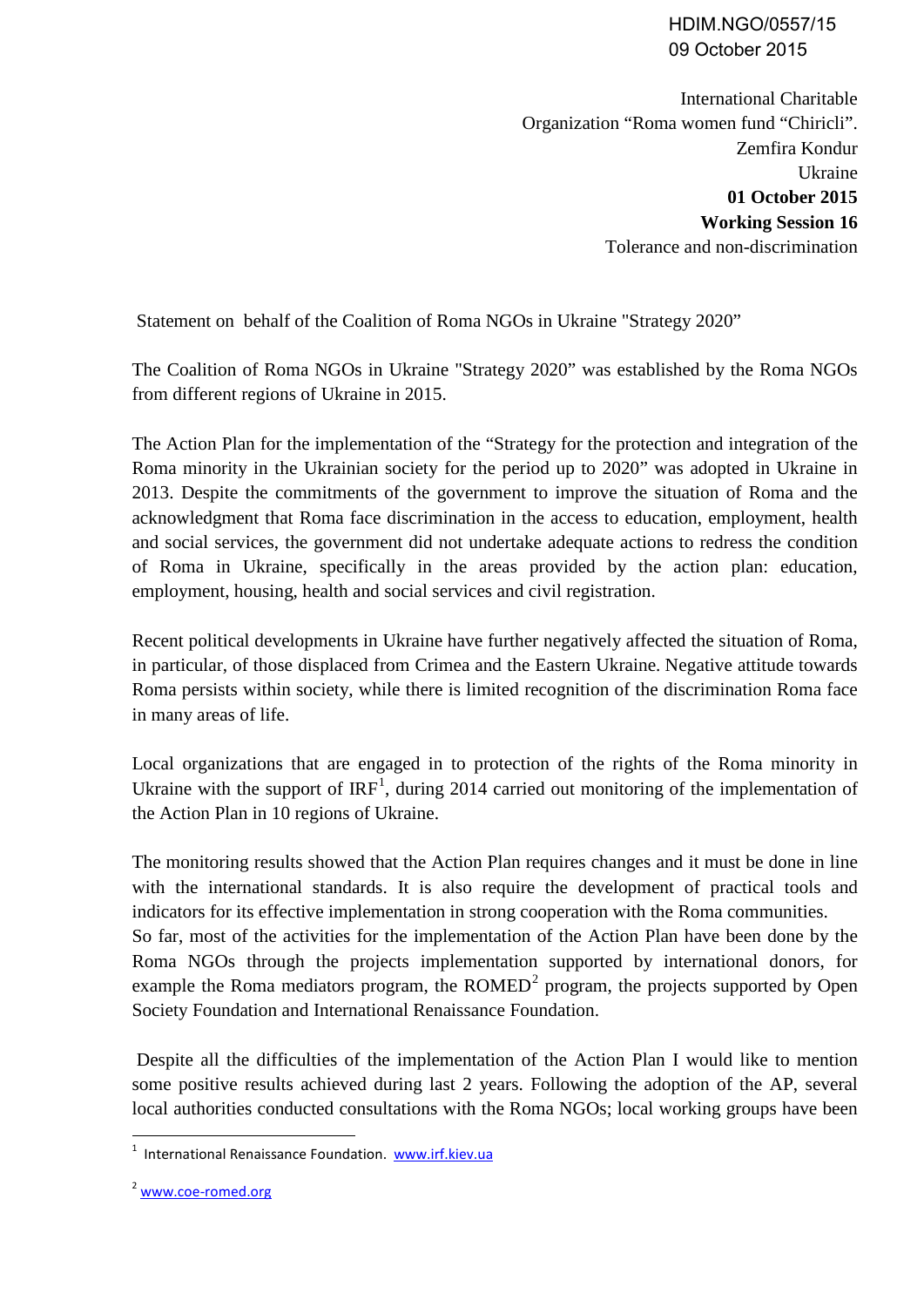established to develop the AP. The problems of Roma people have been voiced at national and local level. The dialog and cooperation have been Roma NGOs and Ministry of culture of Ukraine established with the, which is responsible on coordination of the implementation of the AP and Strategy and with the Ministry of Social Policy. The Coalition of Roma NGOs conducted working meetings with number of national authorities on specific topics. As a result we are expecting the establishment of the Intergovernmental Coordinating working group that will ensure coordination and constant monitoring of the implementation of the AP. Odessa regional administration requested technical support from CPRSI on civil registration issues. 2 national meetings will be conducted by the ODIHR in cooperation with the State Migration Service and Ministry of Culture of Ukraine till the end of 2015.

## **The Coalition appeals to ODIHR with a request to assist in the implementation of such initiatives:**

- In case the Intergovernmental Coordinating working group will be established by the Ministry of Culture of Ukraine, to provide technical and expert support to its work.

Detailed information - the State intergovernmental coordination working group should be composed of representatives of the Ministry of Culture, Ministry of Justice, Migration Service, Ministry of Internal Affairs, Ministry of Social policy, the State Employment Service, the Ministry of Health, Roma NGOs and international experts.

- To train the local authorities on International Standards, i.e how to develop real Action Plan with concrete measure, indicators, gender component and etc.

- To assist the Coalition in lobbying the local authorities to appoint Roma focal points at the regional levels to ensure effective cooperation between all relevant stakeholders in implementation of the Action Plan.

- To raise attention to the needs of internally displaced Roma (more than 10 000 Roma<sup>[3](#page-1-0)</sup> had to leave Donetsk and Lugansk regions).

- To ensure better coordination between the international organizations in particular, the OSCE ODIHR, the Council of Europe, European Commission. Especially in the field of work with the police, Romani women and youth.

## **Recommendations to the Ukrainian national and regional authorities and NGOs**

- To review and amend the NAP and regional Action Plans in close consultation with Roma civil society and in line with the international standards (with clear measures, results and indicators).
- To organize consultations with the international human rights organizations on the revised NAP.

<span id="page-1-0"></span><sup>&</sup>lt;sup>3</sup> [http://www.chirikli.com.ua/index.php/en/library/item/93-monitoring-the-human-rights-situation-of-roma-in](http://www.chirikli.com.ua/index.php/en/library/item/93-monitoring-the-human-rights-situation-of-roma-in-ukraine)[ukraine](http://www.chirikli.com.ua/index.php/en/library/item/93-monitoring-the-human-rights-situation-of-roma-in-ukraine)